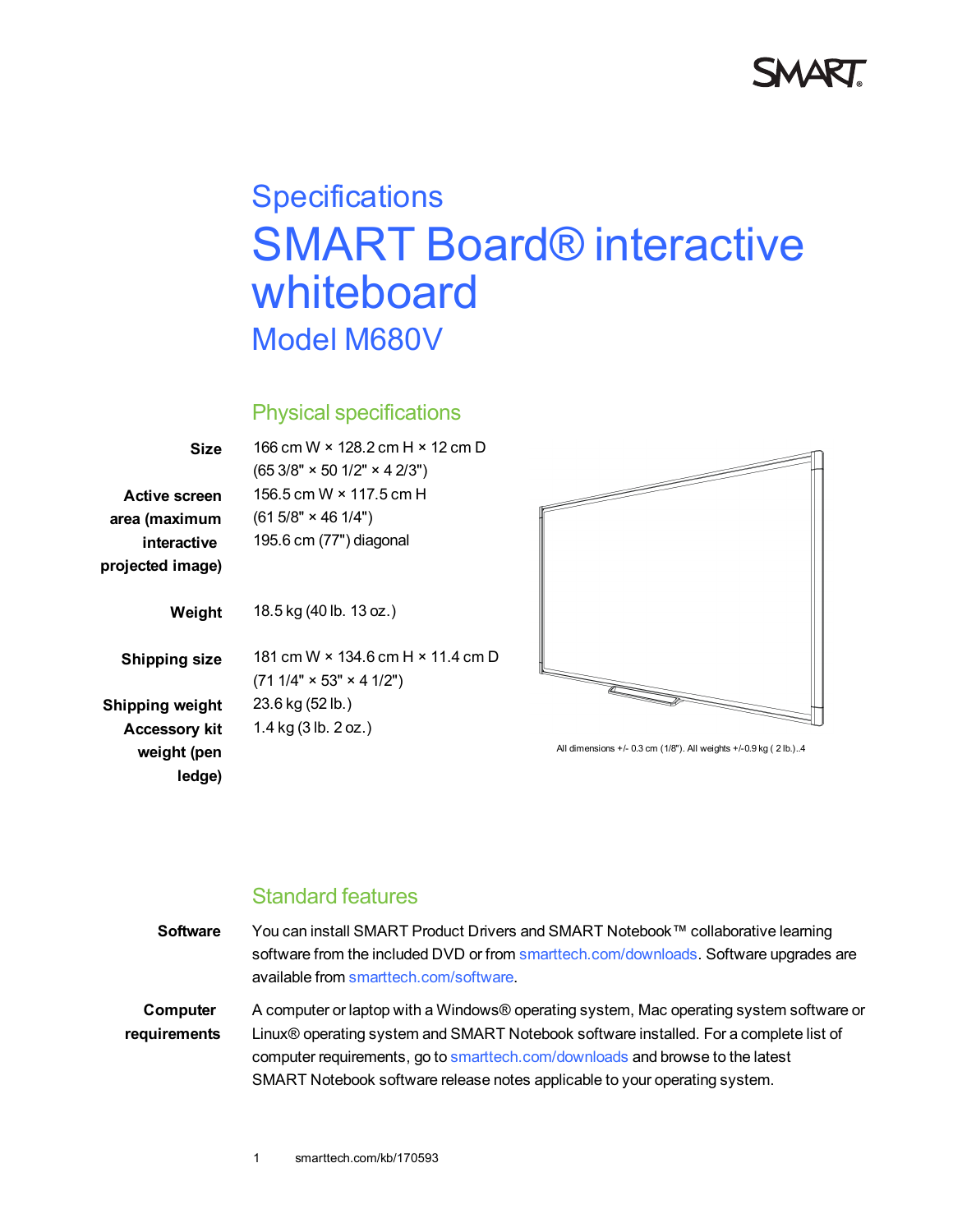#### **S P E C I F I C A T I O N S**

SMART Board interactive whiteboard – Model M680V

## **NOTE**

|                                    | A digital projector isn't included with this model of SMART Board interactive whiteboard.<br>To take advantage of all interactive features, you must integrate a digital projector.                                                                          |
|------------------------------------|--------------------------------------------------------------------------------------------------------------------------------------------------------------------------------------------------------------------------------------------------------------|
| <b>Touch and</b><br>gestures       | Enables you to write, erase and perform mouse functions by touching the interactive<br>whiteboard with your finger or a pen. This interactive whiteboard also features gesture<br>capability, providing a natural and flexible way to interact with content. |
| <b>Multitouch</b><br>capabilities  | Support for two simultaneous touches enables up to two users to interact with the interactive<br>whiteboard using the included pens or other objects, or by using their fingers to write and<br>perform gestures.                                            |
| <b>SMART Ink™</b>                  | Smoothes out the appearance of the digital ink, improving the legibility of your handwriting.<br>The ink becomes an object you can move and manipulate.                                                                                                      |
| Pen                                | Includes two pens                                                                                                                                                                                                                                            |
| <b>Screen surface</b>              | The hard-coated steel surface is durable, optimized for projection and is compatible with<br>dry-erase markers.                                                                                                                                              |
| <b>Digitizing</b><br>technology    | Four-camera DViT® (Digital Vision Touch) technology                                                                                                                                                                                                          |
| <b>Frame finish</b>                | White and light gray (approximates PANTONE® Cool Gray 4C)                                                                                                                                                                                                    |
| <b>Power</b><br>requirements       | 1.8 m (6') power cable. Power consumption is less than 7 W (100V to 240V AC, 50/60 Hz,<br>5V DC 2.0A).                                                                                                                                                       |
| Computer<br>connection             | Includes a 5 m (16') USB 2.0 cable to room computer                                                                                                                                                                                                          |
|                                    | Your SMART Board M680V interactive whiteboard supports one computer connection on a<br>primary display only.                                                                                                                                                 |
| Environmental<br>compliance        | China EIP; EU REACH, RoHS, WEEE, Packaging and ErP Standby, US Packaging and<br><b>Conflict Minerals</b>                                                                                                                                                     |
| <b>Regulatory</b><br>certification | CSA (U.S./Canada)                                                                                                                                                                                                                                            |
| <b>Warranty</b>                    | Your interactive whiteboard has a two-year limited equipment warranty. See warranty<br>document for details.                                                                                                                                                 |
|                                    | <b>Temperature specifications</b>                                                                                                                                                                                                                            |
| <b>Storage</b>                     | -20°C to 50°C (-4°F to 122°F)                                                                                                                                                                                                                                |
| Operation                          | 5°C to 35°C (41°F to 95°F) with up to 80% humidity, non-condensing                                                                                                                                                                                           |

2 smarttech.com/kb/170593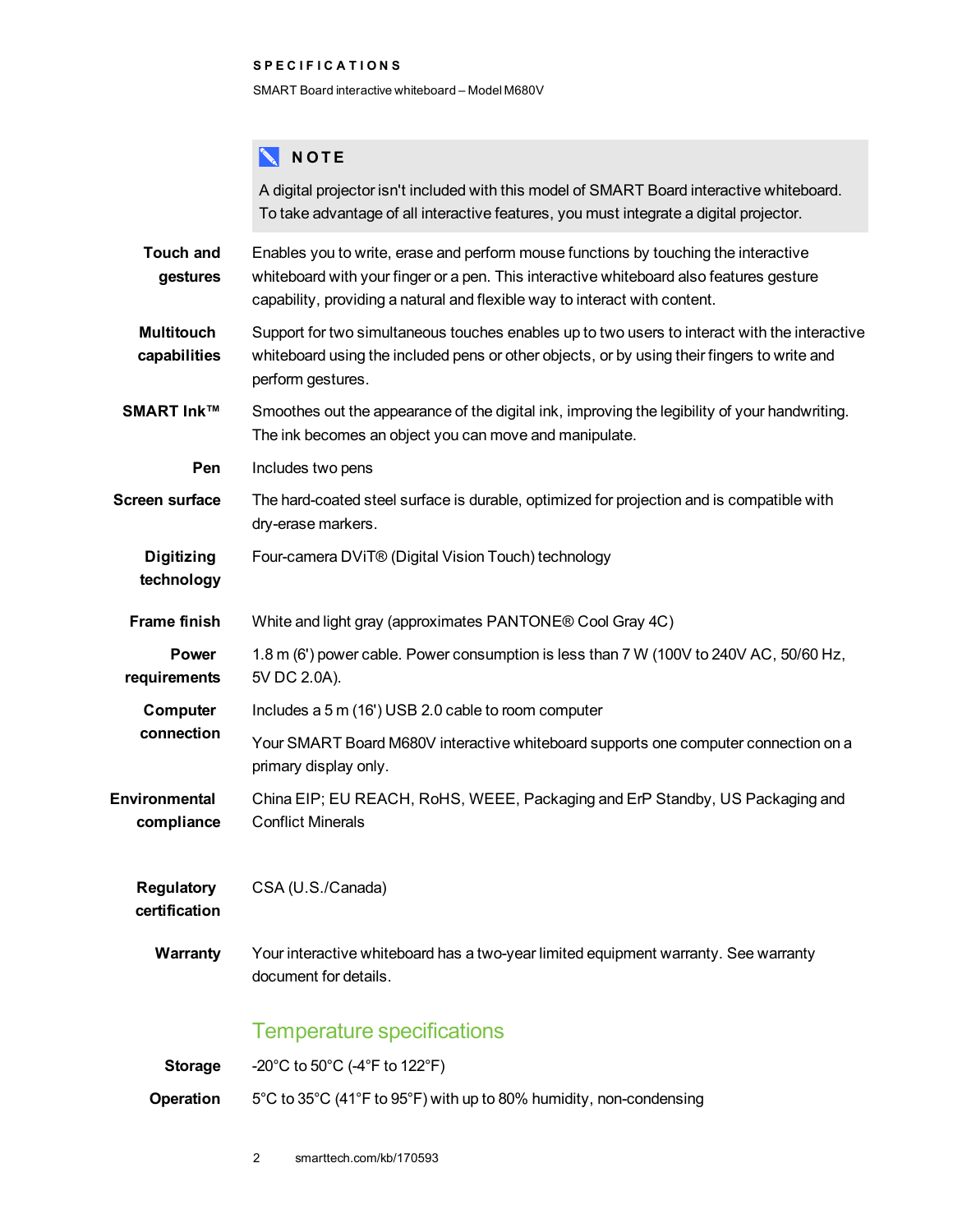**S P E C I F I C A T I O N S** SMART Board interactive whiteboard – Model M680V

## SMART order numbers

**SBM680V** 195.6 cm (77") diagonal SMART Board M680V interactive whiteboard with pen ledge. Includes a SMART Notebook software installation DVD.

**SBM680V-B** Bulk order of five SBM680V units

# Optional accessories

For more information on additional accessories for your SMART Board M680V interactive whiteboard, see [smarttech.com/accessories](http://www.smarttech.com/accessories).